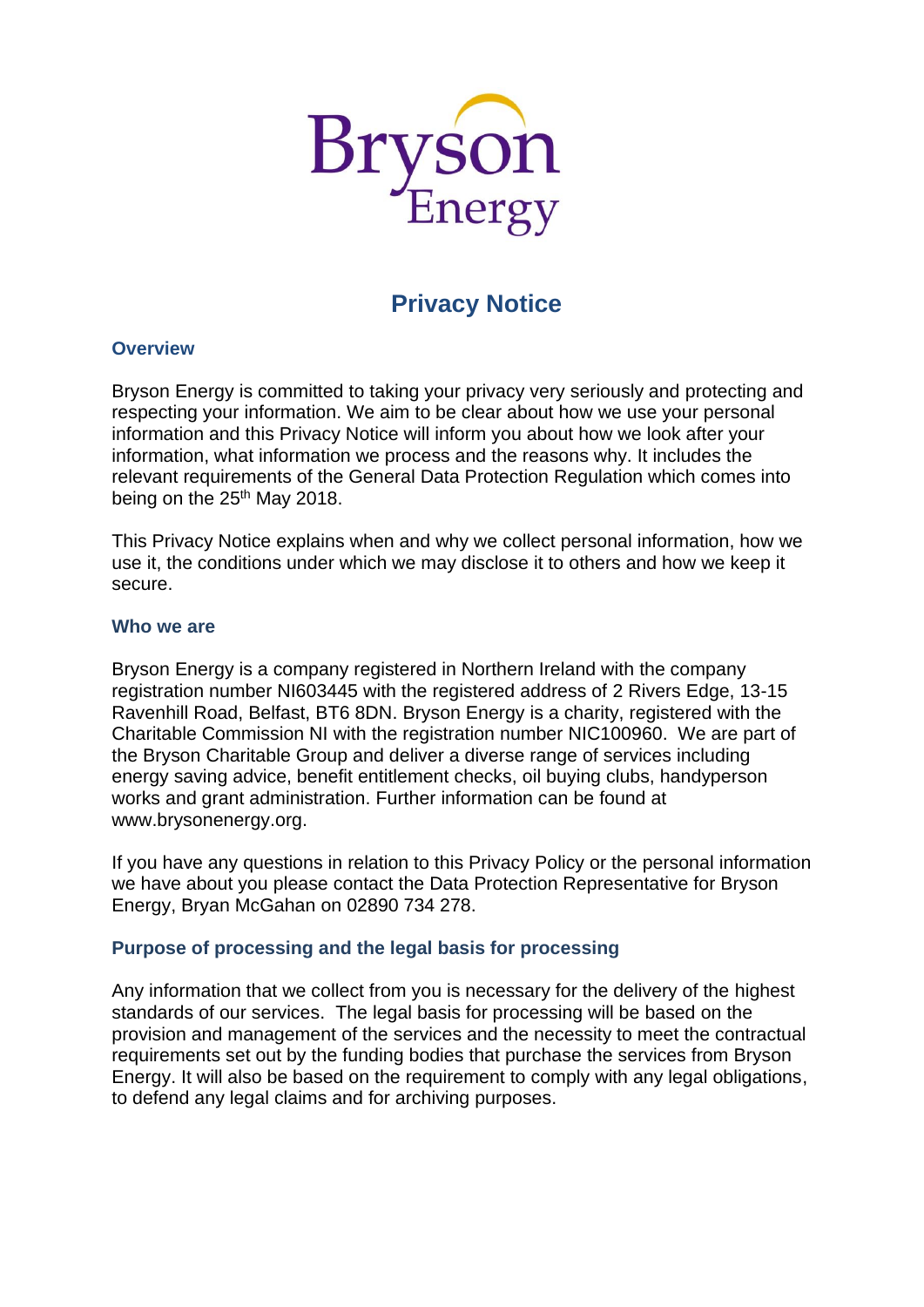## **How we have collected information about you**

It is essential that relevant information is collected about you so that we can provide you with the best possible service to meet your needs. In order to do this we need to collect a number of categories of personal data through a number of channels including from you (e.g. via face to face, over phone, email) and third parties (e.g. referrals agents). We obtain this personal data during the initial service registration process or through our on-going relationship with you as it related to the services.

## **What personal and sensitive information we collect**

These **personal data categories** include: name, address, contact details such as telephone number, mobile phone number, email address; date of birth, property details, employment status, income details, property details, and contact notes.

In certain circumstances and as part of our service requirements we may collect **sensitive information** called **special category data**. This may include equality information such as ethnic group; as well as information relating to health, disability and medical history. Data protection legislation requires that this information is treated with absolute care and security. We are required to process this information in line with legislation in relation to equality and disability.

#### **How we use your personal and sensitive information**

The personal and sensitive data outlined will be used by Bryson Energy as follows:

- To set up and administer the service; as well as managing your customer journey and contact with us
- To respond to queries, to manage and investigate any complaints in relation to the service you are registered with
- From time to time we may provide you with information on any new services we provide which we feel may be of interest to you.
- In order to improve our services and customer interaction we will carry out customer surveys.
- To produce outcome analysis reports to assess the impact of the services
- To produce statistical reports which will be anonymised and may be made publicly available
- Like most websites, we gather statistical and other analytical information of all visitors to our website including cookies. We use the data gathered to get a better understanding of where our visitors come from and to help us better design and organise our website.

## **Sharing your information**

We will only share your personal information with stakeholders who are part of the delivery, monitoring, and funding of the service and the information will only be used for the purposes discussed in this policy. These are primarily the funding bodies and any contractors or suppliers operating on our behalf. These will be detailed as part of the individual service privacy statements. We have a variety of methods for collecting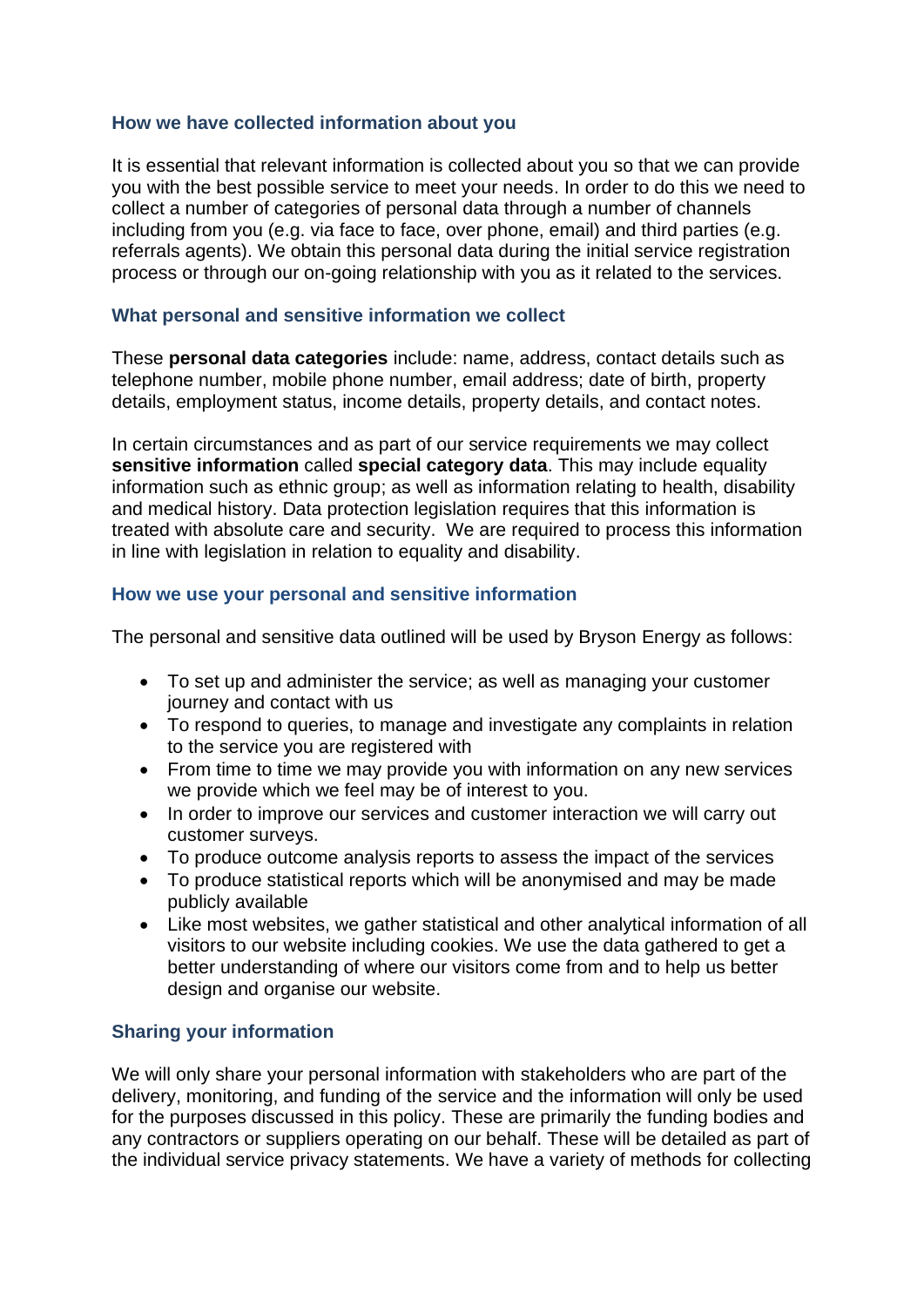and sharing information e.g. telephone, emails, reports, home visits and electronically on our computer system.

# **How long will we hold onto your information**

We review our retention periods for your personal and sensitive information on a regular basis. We will hold your personal and sensitive information on our systems as per the contractual requirements for the service(s) as set out by the funding bodies that purchase the services from Bryson Energy. Once the retention period has been reached we will dispose of your information through secure means which are approved under data protection legislation.

# **How we keep your information safe**

We ensure that there are appropriate technical and organisational controls in place to protect against unauthorised or unlawful processing and against accidental loss, destruction or damage. Information is retained in secure electronic and paper records and access is restricted to only those who need to know.

# **Your rights explained**

- **Right of access:** You have a right to ask for a copy of the information that we hold about you this is known as a Subject Access Request. We will have within one month to respond to your request. Please contact Bryan McGahan on the telephone numbers previously provided to exercise this right.
- **Right to rectification:** You have the right to have personal data corrected. The accuracy of your information is important to us. We would really appreciate if you let us know if your contact details change or if any other pieces of information that we hold on you is inaccurate.
- **Right to erasure:** In certain circumstances you have the right to request the deletion of your personal data where there is no compelling reason for us to continue processing it; such as if information is not being used for its original purpose.
- **Right to restrict processing:** You have the right to request the restriction of the processing of your personal data in certain circumstances e.g. where you contest the accuracy of the information.
- **Right to transfer:** You have a right to ask for your personal information to be given to you directly or a third party
- **Right to object to processing:** You have the option not to agree to the processing of your personal data if you feel it is impacting on your rights as an individual. We will stop processing your personal data unless we can demonstrate compelling legitimate grounds for the processing which overrides your interests, rights and freedoms or where the processing is necessary for the establishment, exercise or defence of legal claims.

• **Right to lodge a complaint with ICO:** You have the right to lodge a complaint with the Information Commissioner's Office: The Information Commissioner's Office – Northern Ireland 3rd Floor, 14 Cromac Place, Belfast, BT7 2JB Telephone: 028 9027 8757 / 0303 123 1114